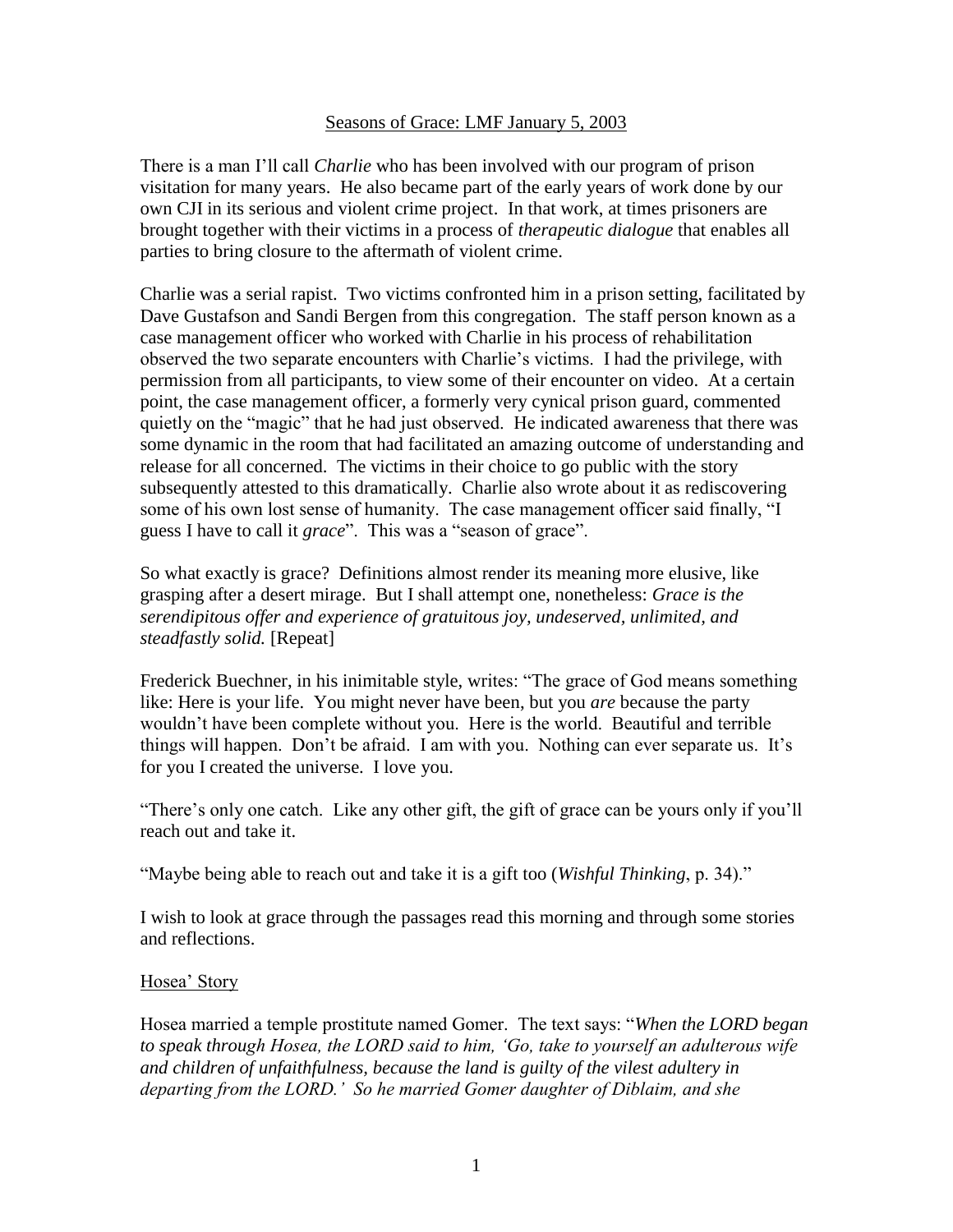*conceived and bore him a son* (Hosea 1:2-3). " Hardly a very promising wedding invitation from God! It seems Hosea's life partner choice was designed to be a living metaphor for God's relationship to Israel. Hosea might rightly have said: "Thanks a lot, God!" And the story gets even more bizarre. Every time they had a baby, God named the child!: names like "Not-pitied-for-God-will-no-longer-pity-Israel-now-that-it's-goneto-the-dogs", that meant, comments Buechner, "that every time the roll was called at school, Hosea would be scoring a prophetic bullseye in absentia (*Peculiar Treasures*, p. 43)."

To read Hosea is to read the agonized cry of a lover constantly jilted and rebuffed, rightfully crying out for acknowledgement of Israel's (and Gomer's) wrongdoing, but endlessly gracious and inviting to come home.

Does Hosea's wife sound like us at times? Does Hosea remind us of God? Just listen to the agonized cries of God through Hosea: Hosea 1:7 *Yet I will show love to the house of Judah; and I will save them…*

Hosea 2:19

*And I will take you for my wife forever; I will take you for my wife in righteousness and in justice, in steadfast love, and in mercy.*

Hosea 2:23

*I will plant her for myself in the land; I will show my love to the one I called 'Not my loved one.' I will say to those called 'Not my people,' 'You are my people'; and they will say, 'You are my God.'"*

Hosea 10:12

*Sow for yourselves righteousness, reap the fruit of unfailing love, and break up your unplowed ground; for it is time to seek the LORD, until he comes and showers righteousness on you.*

Hosea 12:6

*But you must return to your God; maintain love and justice, and wait for your God always.*

Hosea 14:4

*I will heal their waywardness and love them freely, for my anger has turned away from them.*

Hosea 6:6

*For I desire mercy, not sacrifice, and acknowledgment of God rather than burnt offerings.*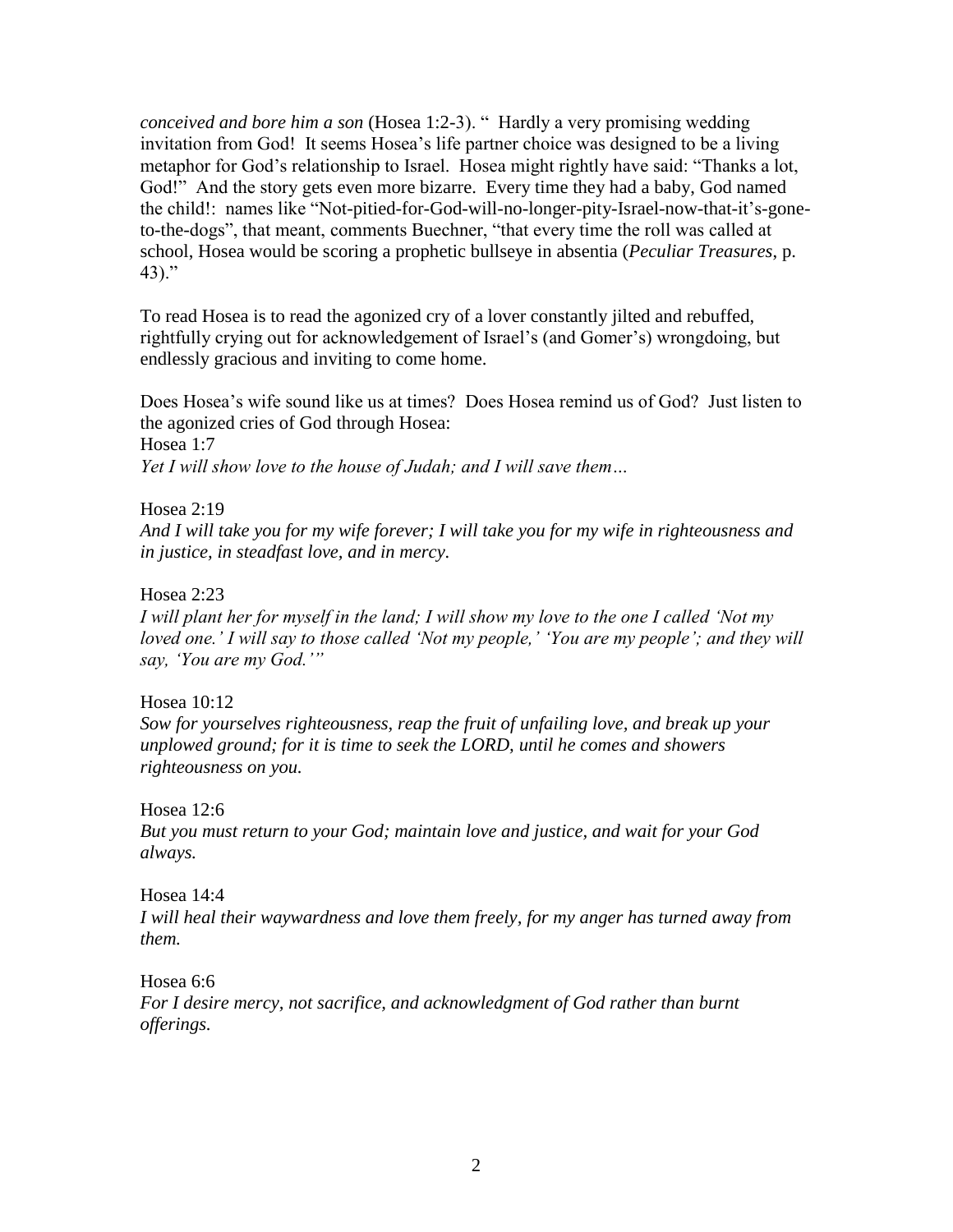This last statement lines up with what is often called "the high water mark" of Old Testament spirituality, Micah's call for a unique kind of faithfulness. It follows on the heels of several questions posed about the kind of worship God asks for:

## Micah 6:6-8

*With what shall I come before the LORD and bow down before the exalted God? Shall I come before him with burnt offerings, with calves a year old? Will the LORD be pleased*  with thousands of rams, with ten thousand rivers of oil? Shall I offer my firstborn for my *transgression, the fruit of my body for the sin of my soul? He has showed you, O man, what is good. And what does the LORD require of you? To act justly and to love mercy and to walk humbly with your God."*

We are destined in our humanity to a journey of giving and receiving grace. To passing through "seasons of grace". Failure to do so leads inevitably to lostness and profound alienation. And grace, in the story of Hosea, in the context of Micah, is ever the opposite of sacrifice, of wrath, of retributive punishment, of any and all forms of alienation or rejection. It is in fact in the very context of sacrifice and punishment that we read this story about Jesus and the Pharisees, in which Hosea is directly quoted: Matt 9:10-13

*While Jesus was having dinner at Matthew's house, many tax collectors and "sinners" came and ate with him and his disciples. When the Pharisees saw this, they asked his disciples, "Why does your teacher eat with tax collectors and 'sinners'?" On hearing this, Jesus said, "It is not the healthy who need a doctor, but the sick. But go and learn what this means: 'I desire mercy, not sacrifice.' For I have not come to call the righteous, but sinners."*

This is why John's Gospel records:

John 1:14-17

*The Word became flesh and made his dwelling among us. We have seen his glory, the glory of the One and Only, who came from the Father, full of grace and truth… From the fullness of his grace we have all received one blessing after another. For the law was given through Moses; grace and truth came through Jesus Christ.* 

Truth is never meant to condemn, rather it is to be a conduit for grace. "[S]peaking the truth in love", Paul said in Ephesians (4:15). Jesus therefore says to those who believe in him:

John 8:32

*"Then you will know the truth, and the truth will set you free."* And that is the work of grace:

Eph 2:8

*For it is by grace you have been saved [liberated], through faith-- and this not from yourselves, it is the gift of God—*

In the Gospel scheme of things, grace and truth erupt together into liberation for oneself and service toward others.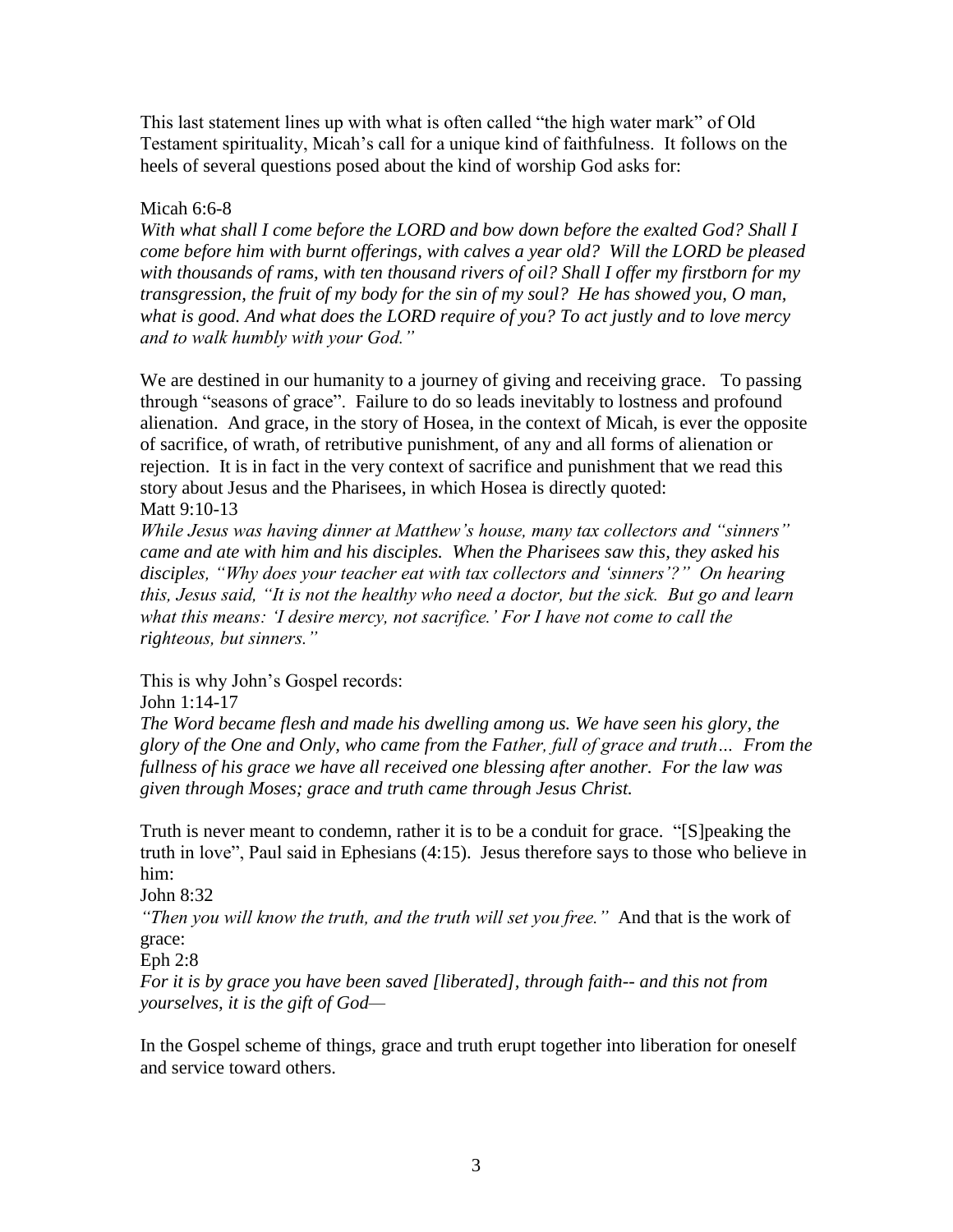### Paul's Romans Letter

That is the theme of Paul's letter, bracketed by an understanding of overwhelming grace. Paul at the beginning of the book wishes grace on all his readers. At book's end, he signs off with grace. And throughout there is a recurring grace theme:

- $\div$  We are justified freely by his grace
- Grace is at the beginning of Abraham's call, who is our spiritual father, claims Paul
- We stand now in God's grace, as a "geographical" location on our spiritual journey
- We are now not under law but under grace
- We are chosen by grace
- $\triangleleft$  Grace is at back of the gifts we have received, such as prophesying, serving, teaching, etc., etc.

In the passage read, grace effects such reconciliation with God through Christ, that all enmity is overcome. This is model for us in turn to set aside all enmity in our human relationships.

But the central thrust of grace in the Romans 5 passage, and arguably of the entire Pauline letter, is the *superabundance* of God's grace.

Rom 5:15

*But the gift is not like the trespass. For if the many died by the trespass of the one man, how much more did God's grace and the gift that came by the grace of the one man, Jesus Christ, overflow to the many!*

The point Paul makes is: *we are the many!* And we have been offered grace that translates into a life of practical righteousness.

"Righteousness" is generally in modern usage a pious, religious term. Yet in Paul's understanding, "righteousness" invariably has a profoundly ethical dimension. One author writes: "Modern scholarship is virtually unanimous that the leitmotif [leading theme] of the epistle to the Romans is the 'righteousness of God'. The phrase recurs eight times in the letter, and righteousness-terminology features more than 60 times… (Chris Marshall, "Paul and Christian Social Responsibility".)" The problem is that the word does not, in usual English usage, imply a social dimension. Yet it is for Paul centrally a justice term, one with radical sociopolitical implications. The same author writes: "The basic idea behind the biblical notion of righteousness is 'doing what is right', living in a condition of 'all-rightness', maintaining right relationships, both with God and with other members of the community. To be righteous is to do justice, that is, to bring about harmony and well-being in *all* one's relationships, both individual and communal, and especially by defending the oppressed. Righteousness and justice are relational categories before they are moral or legal ones. So when the biblical writers ascribe righteousness to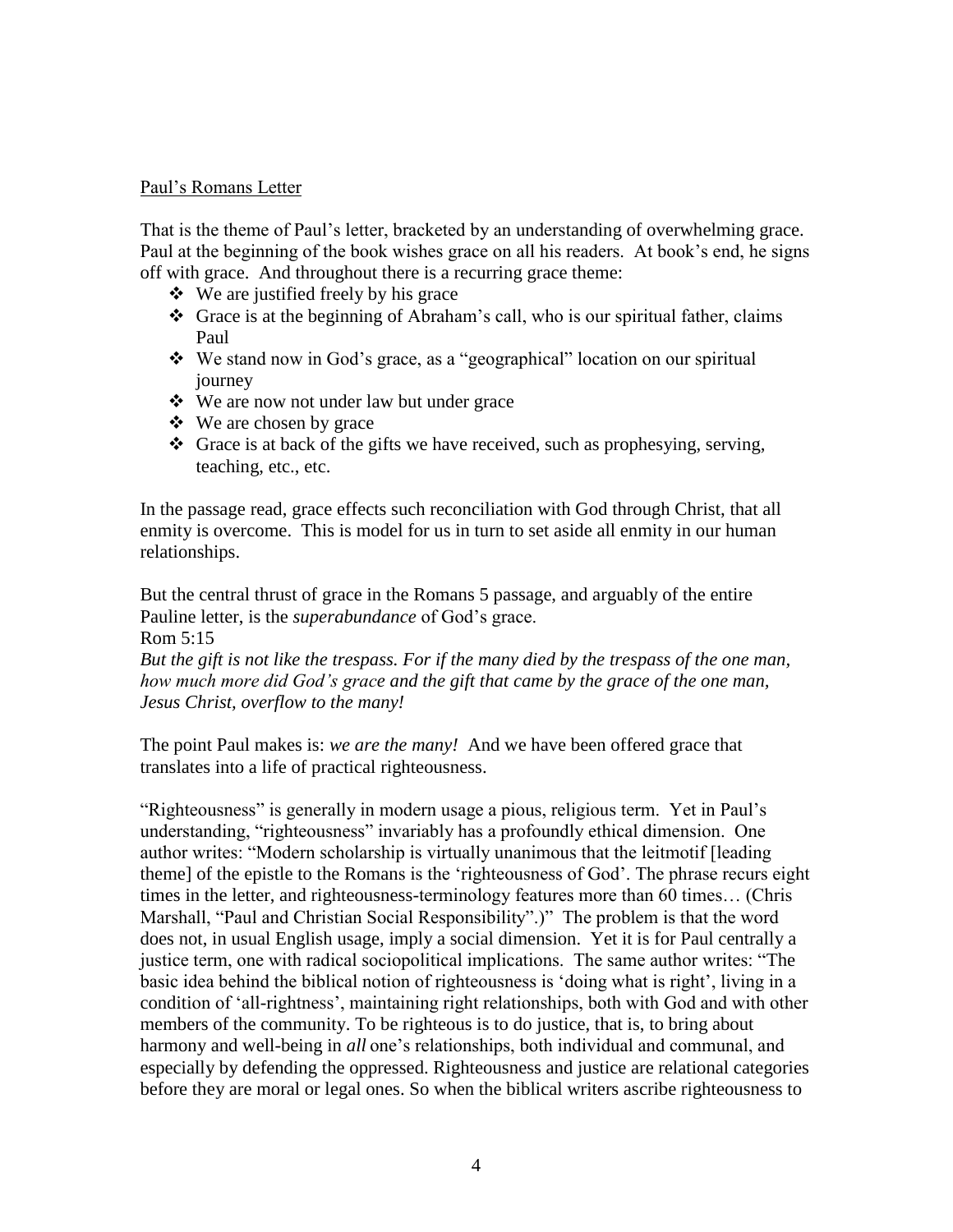God (as Paul does in Romans), they are referring primarily to God's faithfulness in his relationships with people, and to God's actions in the world to secure justice for the oppressed."

The book of Romans adds a tall order to the notion of grace. It is none other than consequent living out a lifestyle of restored and restoring relationships towards all, including the creation itself.

# In My Life

So Hosea reminds us of a grace that never gives up in which we may revel, and are called to imitate. And Paul reminds us of a grace that is lavishly prodigal – like the father in the "Prodigal Son" story, that leads to a "righteousness" that is to the core "justice-making". It is the kind of justice-making that liberates rather than oppresses; that forgives and restores rather than condemns and punishes.

This is all rather "heady", and a tad, maybe a lot, beyond our reach.

In addressing the reader at the beginning of *The Alphabet of Grace*, Frederick Buechner writes: "Any Christian who is not a hero, Léon Bloy wrote, is a pig… (p. vii)." I don't know about you, but most days on this planet, I do not feel much like a hero… So, according to Léon Bloy, I know my normal porcine, pig-like, lot in life already.

Most of our lives, in fact, are taken up with the mundane day-to-day. It is the common stuff of existing, and not too often given to the heroic. But into that daily existence, God sends shards of perceptible, audible grace if we can only "listen to our life", as Buechner encourages. Or if we have ears to hear, as Jesus often said…

Several years ago, when I had completed my first round of studies at Regent College, I was well on my way to working with Latin American Missions in Bogotá, Colombia. Then a letter arrived from the area director that raised doubts about that life course. I yearned to discuss its contents with my best friend at the time. The problem was, he had just left that morning to resume living in New Jersey. At supper that evening, a knock at the door revealed my friend in living flesh! He sheepishly asked to stay the night, since his plane had been returned from Seattle to Vancouver due to fog, and the flight had been postponed 24 hours. That evening I also was not working night shift at Oakalla Prison. Into the wee small hours we discussed amongst many things my future. He asked me one question and made a suggestion that together dramatically changed my future life course. "Why can you not do mission work in Canada too?", he asked. And he suggested I reconnect with the Mennonite Central Committee that I had first heard about that summer in the UBC Job Placement office. I did reconnect to MCCBC, and consequently did "mission" with the first North American Victim Offender Reconciliation Program as a VSer (voluntary service worker) in Kitchener. The next year, Esther's and my romance flowered, culminating in a June wedding.